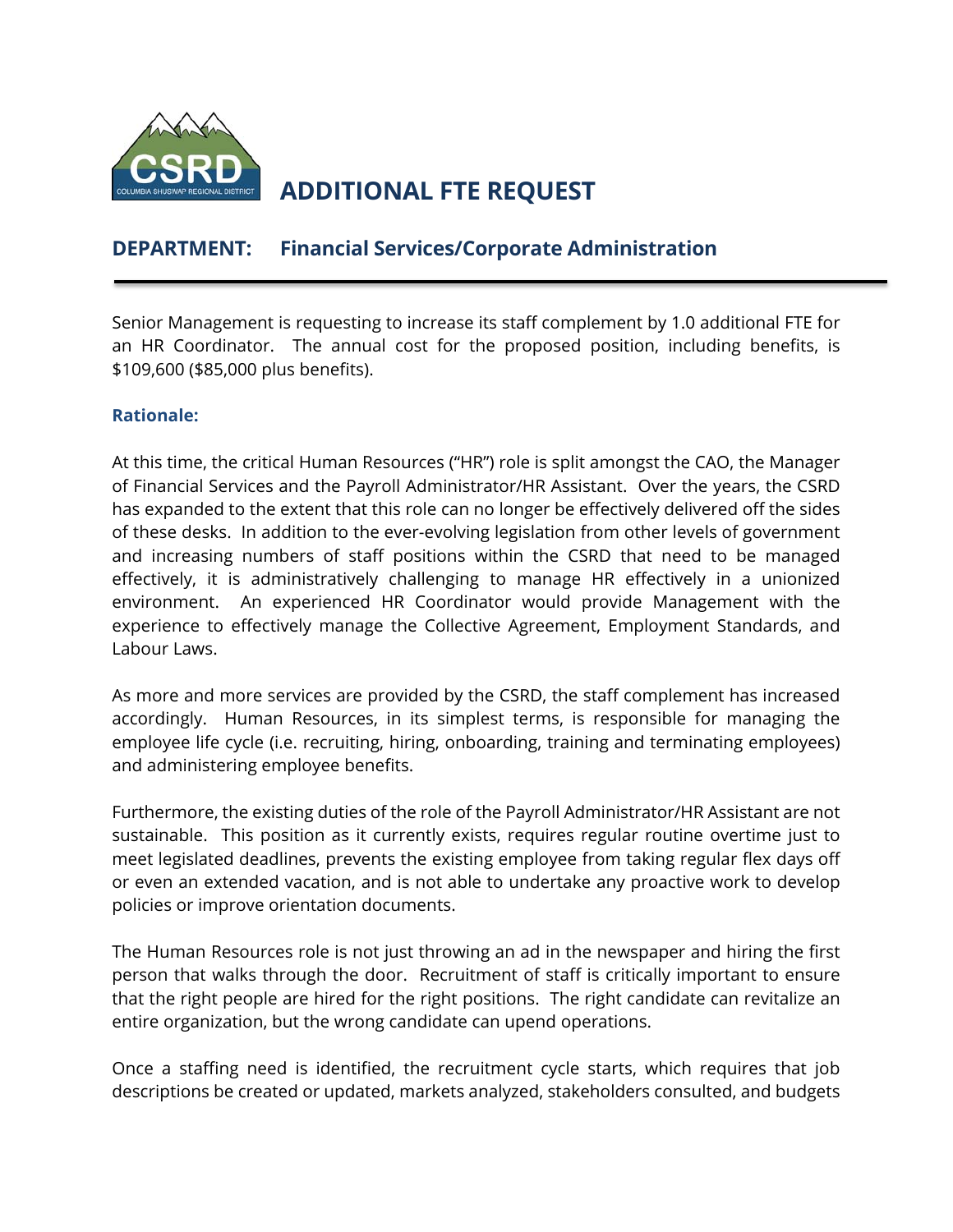managed. Human resources is in charge of arranging interviews, coordinating hiring efforts, and onboarding new employees. They're also in charge of making sure all paperwork involved with hiring someone is filled out and making sure that everything from the first day to each subsequent day is navigated successfully. In 2020, we had over 20 job postings. While there were not 20 staff hired, in the unionized environment one vacancy can lead to many subsequent postings due to movement of staff within the organization as well as the application of seniority. Each posting takes considerable time to administer.

Disciplinary actions are also increasingly important because when navigated inappropriately, disciplinary actions can lead to the loss of a valuable employee, result in costly litigation or severance or can lead to a poor reputation and damaged staff morale. But when handled appropriately, disciplinary action can result in a successful outcome including the provision of learning opportunities that enhance the employee's career.

In an environment where a Collective Agreement exists, it is critical that there be one person who can provide guidance to the staff and management on the interpretation of the Collective Agreement. This consistency can alleviate concerns and ensure that grievances are kept to a minimum.

### **Other key priorities that are being done off the sides of the desks include:**

Policy and procedure development:

An HR Coordinator would also be responsible for drafting and updating policies and procedures. An inordinate amount of time was spent crafting policies due to the pandemic, however, that has also served to identify that there are policies that need to be updated or created which have not yet been addressed due to lack of resources. For example, staff had originally looked at developing an anti-discrimination policy back in the summer of 2020 however, with competing priorities, this never made it to the top of the priority list.

#### Training and Development:

At this time, the CSRD does not have a comprehensive employee training and professional development program. This position would coordinate employee learning opportunities, develop learning programs and develop resources for managers so that they can better manage their staff. Offering career development support systems has been shown to promote long term employee retention.

#### Benefit analysis:

Staying competitive is of prime importance when trying to attract the best talent, however we must also ensure that we are paying the least amount of taxpayer dollars for employee benefits as prescribed by the Collective Agreement.